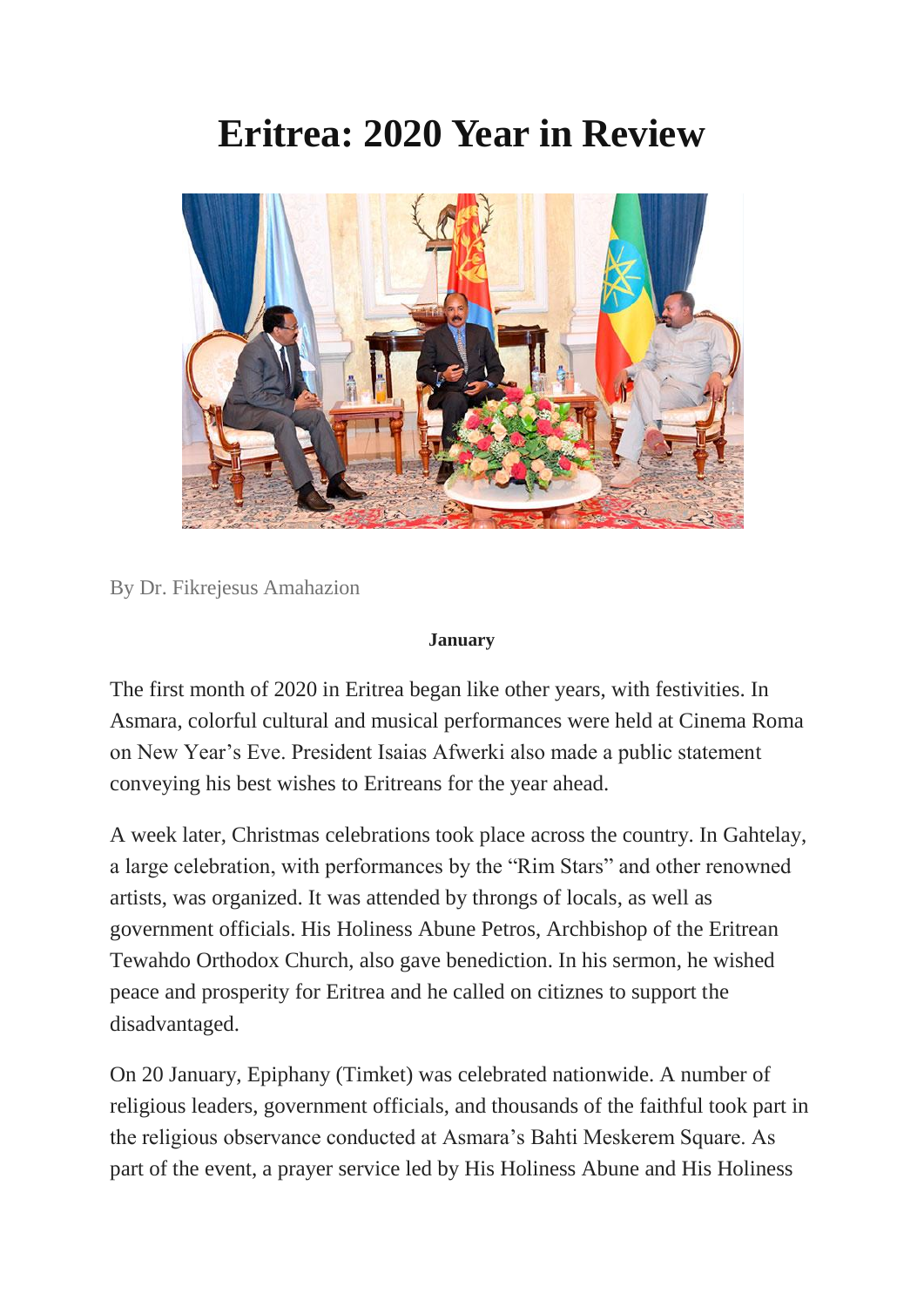Abune Lukas, Secretary General of the Holy Synod, was conducted at the Epiphany Holy Water site.

In addition to these celebrations, the Chinese Embassy in Eritrea celebrated the Spring Festival heralding Chinese New Year on 18 January, while on 26 January the Indian Embassy in Eritrea celebrated the 70th anniversary of Republic Day at the Asmara Palace Hotel. Both events featured artistic entertainment programs and were attended by ministers and high ranking officials, among others.

The month also saw several education-related events. These included: a workshop in Asmara delivered by the Department of Environment on waste management and environmental conservation, the completion of a three-month long vocational training program for civil servants and students in Mendefera, and the completion of a six-month vocational training program for youth in Segeneiti sub-zone.

In terms of development, a newly-constructed school in Gedem- Lahzen administrative area, Foro sub-zone, opened its doors, while Harat Transportation Company opened a new route connecting Teseney with Adibara. As well, construction and maintenance activities were begun on several roads in the Gash Barka region.

Several significant local meetings were conducted during January, including the annual assessment meeting of the Eritrean Police's, held 9-10 January in Asmara. The meeting, which reviewed the past year's activities on crime prevention, public cooperation, traffic safety, and other issues, as well as established an annual action plan, was attended by high-ranking police officers and commanders. The Eritrean Medical Association, comprising over 180 members, held its 25th Congress on 18 January at the Asmara Palace Hotel. Research papers were presented and extensive discussions were held. The following week, on 25 January, the College of Medicine and Health Science announced it would soon commence post-graduate studies. The announcement came during a ceremony at the Asmara Palace Hotel, attended by Amina Nurhussen, Minister of Health, Presidential Adviser Yemane Gebreab, and experts from the Buffet Foundation.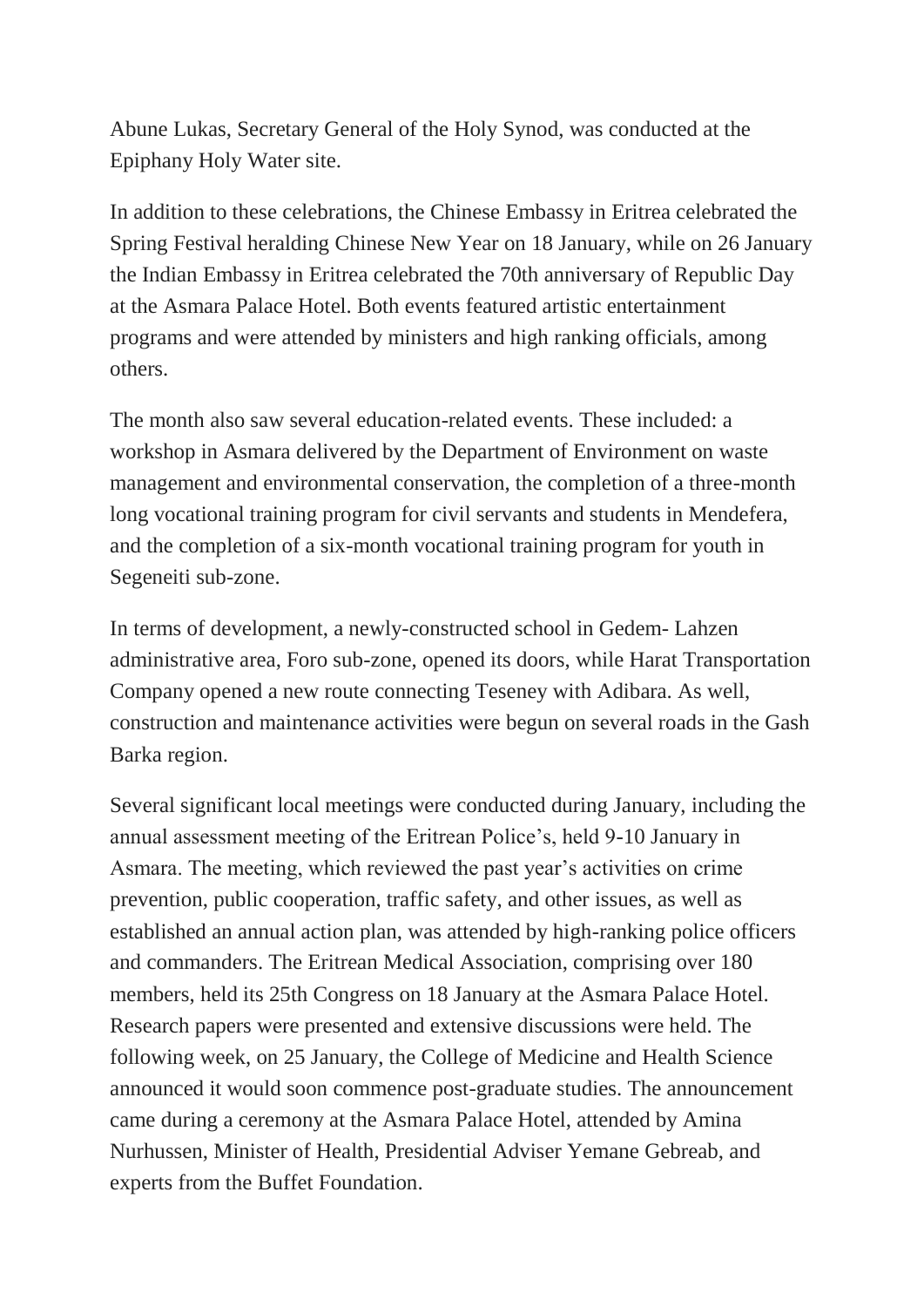Notably, January also saw important diplomatic activities. On 6 January, a highlevel Eritrean delegation comprising Foreign Minister Osman Saleh, Presidential Advisor Yemane Gebreab and Hagos Gebrehiwet, Head of Economic Affairs at the PFDJ, participated at the Ministerial Meeting of Arab and African Coastal States of the Red Sea and the Gulf of Aden convened in Riyadh. At the meeting, hosted by King Salman bin Abdulaziz of Saudi Arabia, FM Osman Saleh reiterated Eritrea's position that the countries of the region shoulder a major responsibility for the security and development of the Red Sea and that the aim should be to build an effective regional organization. The foreign officials in attendance also signed the Charter of the Establishment of the Council of Arab and African Coastal States of the Red Sea and the Gulf of Aden. As well, Yemane Gebremeskel, Minister of Information, met and held talks in Riyadh the following day, 7 January, with Turki bin Abdullah Al-Shabanah, the Saudi Minister of Media. The two discussed scope and modalities of cooperation between the two countries in promoting multi-faceted investment and trade, as well as security and development in the region.

Regional leaders also visited Eritrea. On 10-11 January, Mohamed Abdullahi Mohamed, President of the Federal Republic of Somalia, visited Asmara and held discussions with President Isaias about the progress of bilateral ties and regional issues of vital interest to both countries. Upon conclusion of the visit, the two leaders released a joint communiqué that, inter alia, expressed their satisfaction with the robust growth in cooperation since the signing of the Joint Declaration on Friendship and Comprehensive Cooperation on 29 July 2018 in Asmara.

Weeks later, on 27 January, President Isaias, Prime Minister Dr. Abiy Ahmed of the Federal Democratic Republic of Ethiopia, and President Mohamed held meetings in Asmara focusing on developing relations and cooperation between their countries. The meetings concluded with the leaders issuing a joint communiqué which, among other things, reaffirmed their commitment to the Tripartite Agreement signed in September 2018.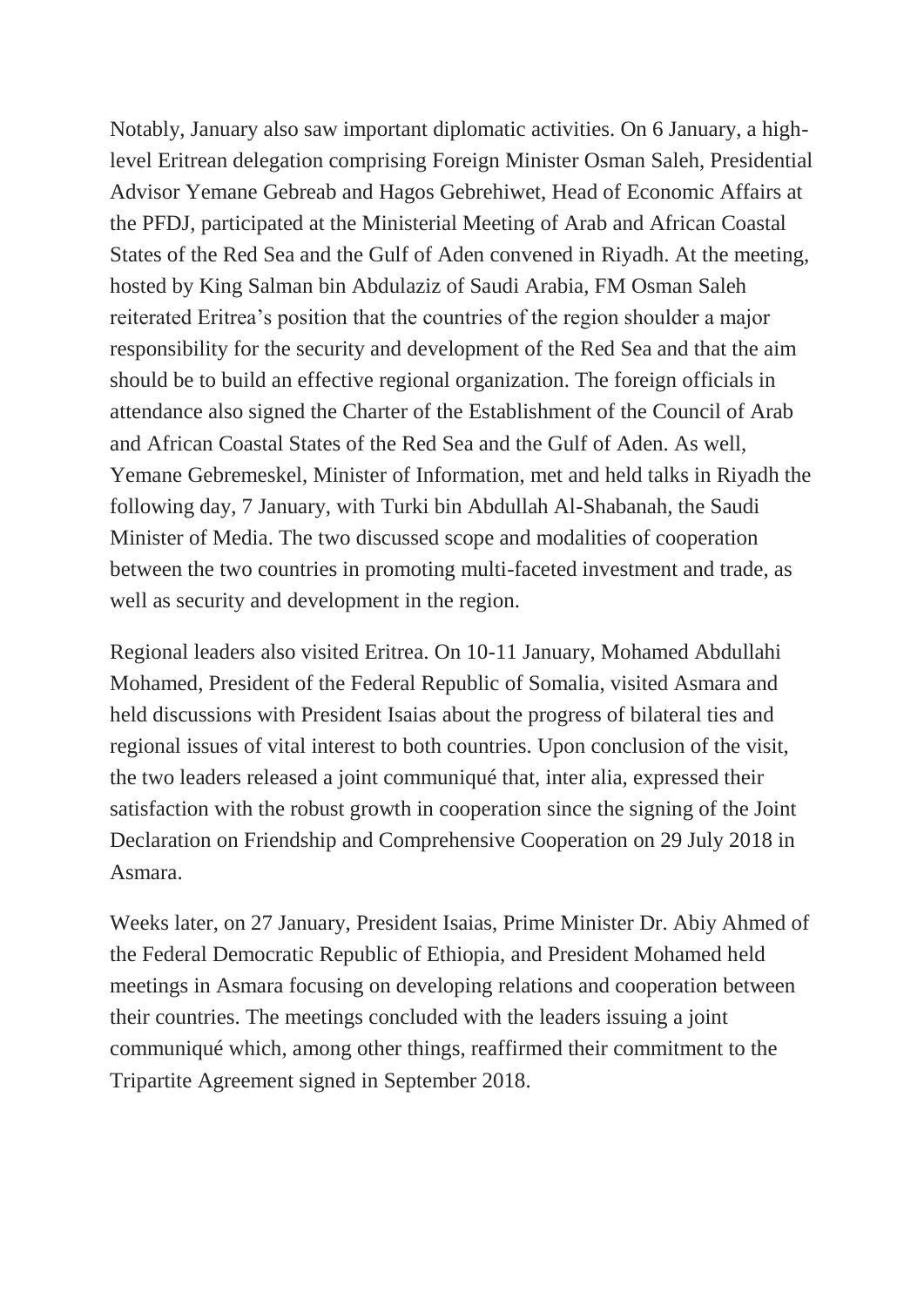# **February**

Like January, February began with celebrations. From 7-9 February, events were held to mark the 30th anniversary of Operation Fenkil. A memorable exhibition, including historical artifacts and cultural items, was staged, while a half-marathon race, featuring participants from Eritrea, Ethiopia, South Sudan, and Tanzania, took place in Massawa. Eritrea's Girmai Gebreselasie, a world champion, won the men's race, while Natsinet Amanuel, also of Eritrea, won the women's competition. Additionally, from 1-5 February, Sports and Culture Week for Students was held in Aritay administrative area, Habero sub-zone. Events included football, volleyball, athletics, music, poetry, dancing, and drama competitions.



Regarding development, a new health station in Adi-Nifas administrative area, Akria sub-zone, was inaugurated on 2 February and opened for health service. The seven room health station aims to support women and children's health. As well, in Mai-Aini sub-zone, over 500 residents conducted a community campaign to renovate a 20-km dirt road linking Mai-Aini with Adi-Bari. Nationally, control operations against desert locusts remained ongoing. Additionally, on 6 February, the International Day of Zero Tolerance for FGM was observed. A large event was held in Barentu, attended by locals,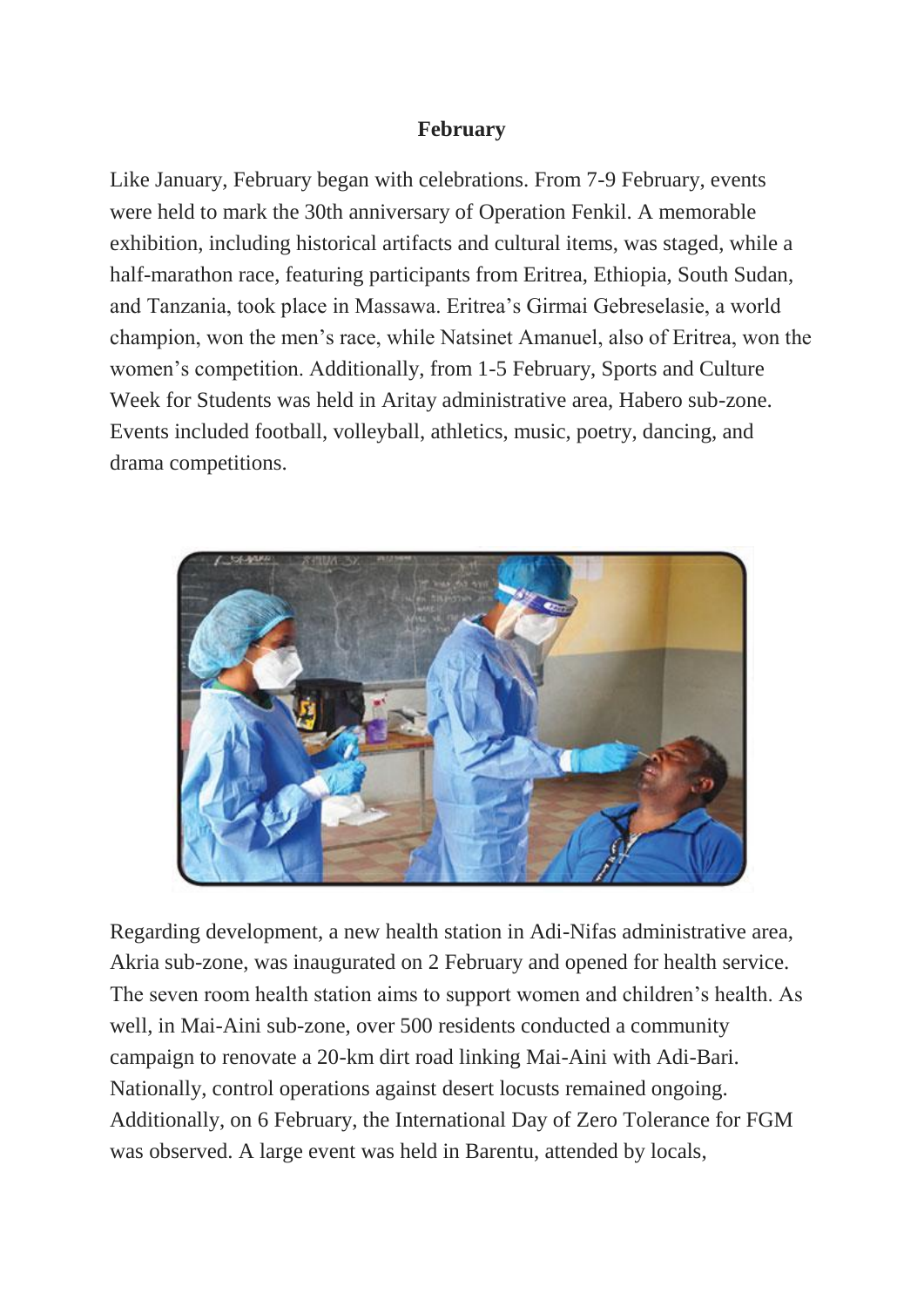government officials, health authorities, religious leaders, and representatives of international organizations.

Education-related activities also occurred. In the capital, Asmara Comprehensive High School held a ceremony to award students that excelled in the 2018/2019 national examinations. In total, 19 students received awards. Meanwhile, in Dekemhare sub-zone, an extended vocational training program for 350 young females was concluded. As well, in the Anseba region, multi-day workshops, organized by the National Union of Eritrean Youth and Students, were provided for 50 young women and 100 high school students. Training workshops were also completed at the Ministry of Health and the Ministry of Energy and Mining.

The month saw several notable diplomatic and political activities. On 6 February, FM Osman Saleh and Presidential Adviser Yemane Gebreab traveled to Khartoum to meet with President Abdul Fattah al-Burhan, Head of the Sovereign Council of Sudan. During the visit, the Eritrean delegation delivered a message from President Isaias, and also met with Vice President of the Sovereign Council, Lt. General Mohamed Hamdan Dagalo, and Prime Minister Abdullah Hamdock.

On 7 and 9 February, President Isaias gave an extensive interview regarding domestic and regional issues. Later, on 17 February, he travelled to Saudi Arabia for a three-day working visit. During his visit, he met with King Salman, Crown Prince Mohammed bin Salman bin Abdulaziz, and other Saudi officials.

Eritrea also took part in several regional and global gatherings during the month. At the African Union (AU), delegations participated in the 33rd AU Summit of Heads of State and Government, held from 9-10 February, as well in the 36th meeting of the Executive Ministerial Council of AU Member States, held from 6-8 February. Eritrean delegations also attended the 10th Session of World Urban Forum, in Abu Dhabi, from 8-13 February, and the 75th Regular Convention on the Elimination of All Forms of Discrimination against Women, held on 14 February in Geneva.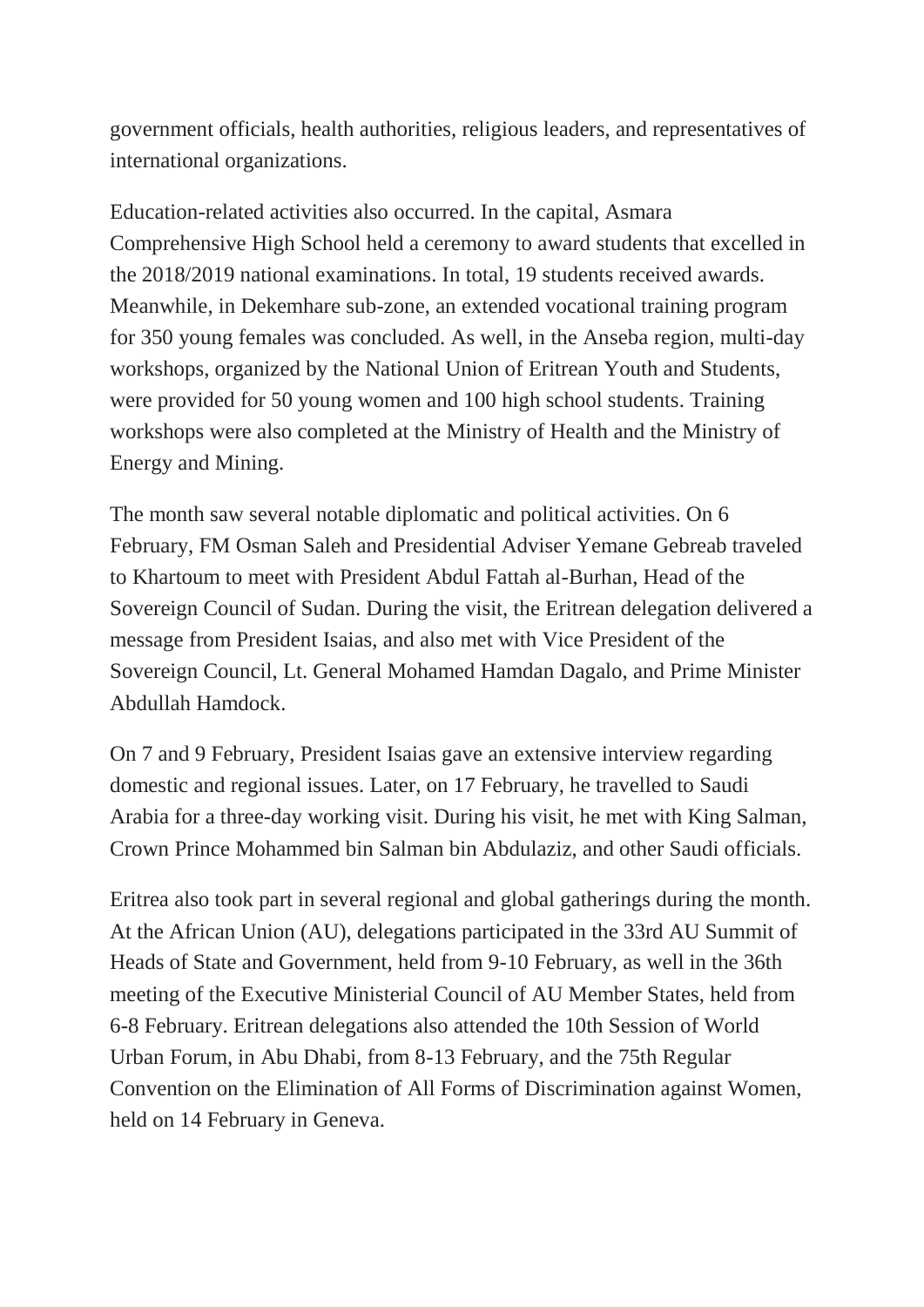# **March**

The third month of 2020 began with the exciting announcement that during archeological excavation in the Gelalo sub-zone, Northern Red Sea region, fossils believed to be approximately one million-years-old were discovered. The discovery was part of the "Engel'ela-Ramud Project".

In terms of training and education, the Ministry of Tourism in the Northern Red Sea region organized a training workshop for those working in service provision institutions. Weeks later, the annual National School Leaving Examination commenced, with thousands sitting for exams.



In connection with International Women's Day (8 March) several events were conducted. The National Union of Eritrean Women branch in the Central region organized a seminar for women from various sub-zones and ministries, while in Asmara, celebrations were held at the Expo Compound. Eritrean communities abroad also staged events to mark the special occasion.

Notably, the Eritrean National War-Disabled Veterans' Association received material support from its branches in Germany and Sweden. Remarkably, the two branches donated medical and transport materials worth over 620,000 euros.

Of course, March will go down as the month that COVID-19 entered Eritrea. The country reported its first case on 21 March, a 39-year old Eritrean national arriving from Europe, making it one of the last countries on the continent to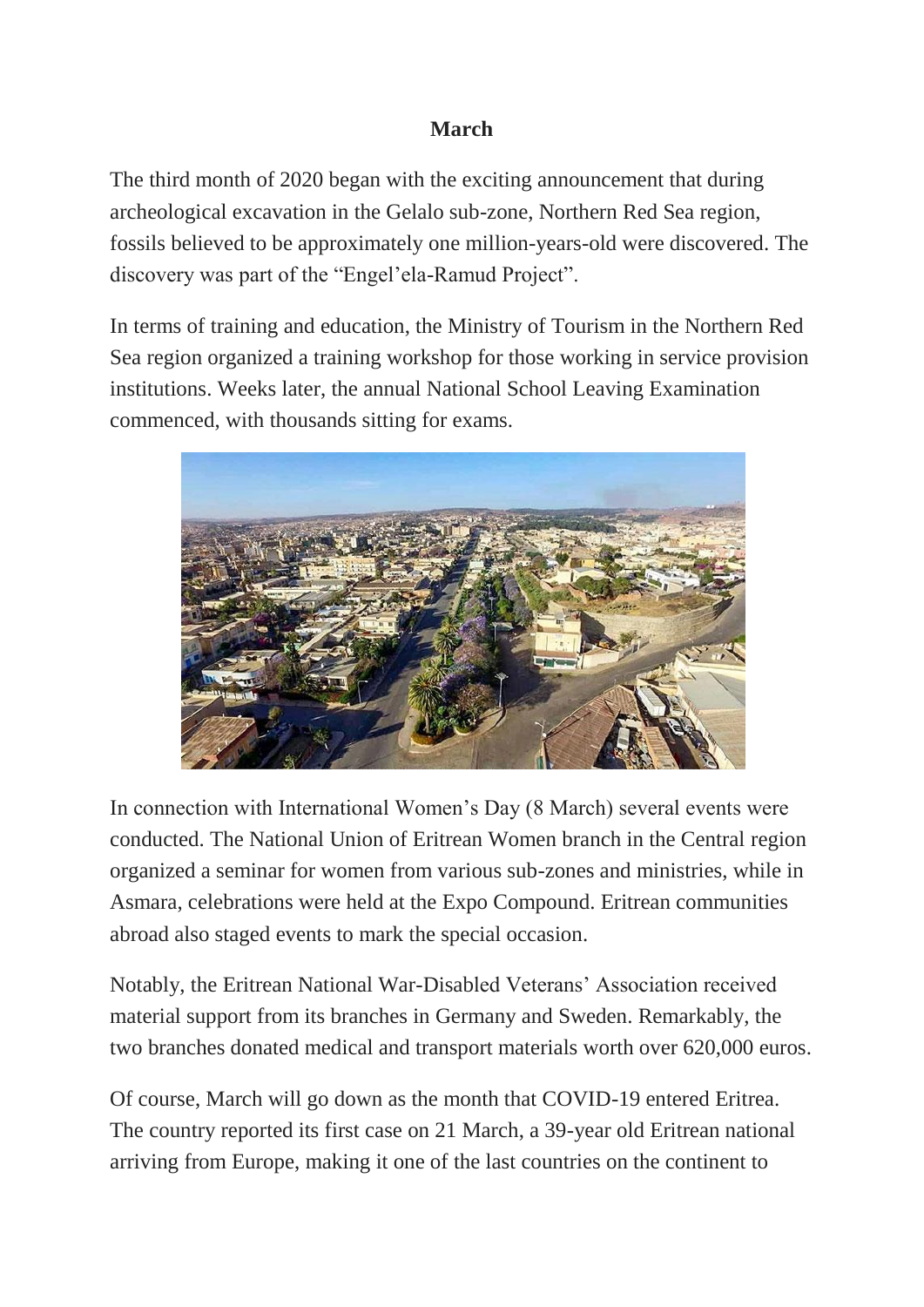have a confirmed case. Throughout the month, a number of guidelines and public health and safety measures were put in place in order to prevent the spread of the virus.

# **April**

The month began with the implementation of a nationwide lockdown on 2 April. Initially to last for 21 days, the lockdown was subsequently extended due to the continued threat. Exemptions were made for several sectors, allowing operations to continue with reduced hours and strict compliance with standard preventive measures (e.g., fisheries, household and commercial farms, banking and financial services, food supply chains, freight trucks, and vital transportation).

In a message to the nation on 18 April, President Isaias stressed that it was incumbent on all to work hard and in tandem to fight the pandemic. On the same day, in connection with Easter, His Holiness Abune Petros gave benediction, urged all faithful to adhere to national safety guidelines, reminded citizens to support the disadvantaged, and expressed his wishes for the health of all. Similar messages were also made by leaders from other faith groups in the country throughout the period.

Eritreans coming together during the period was an eloquent testimony of the country's rich culture of compassion and solidarity. Health workers, volunteers, the Eritrean Defense Forces (EDF), and others worked tirelessly and selflessly to protect the nation. Illustrating high levels of social cohesion, solidarity, and trust, Eritreans from all socio-economic backgrounds and living in the country or abroad enthusiastically responded during the nation's critical time of need, generously contributing money, precious resources, and other forms of assistance. Throughout the country, workplaces, neighborhoods, and communities, utilizing deeply-rooted traditional forms of mutual assistance and collective support, also strived to ensure that no one, particularly the elderly, single-headed households, disabled, unemployed, and other vulnerable populations, was forgotten or otherwise left behind during the difficult and uncertain period.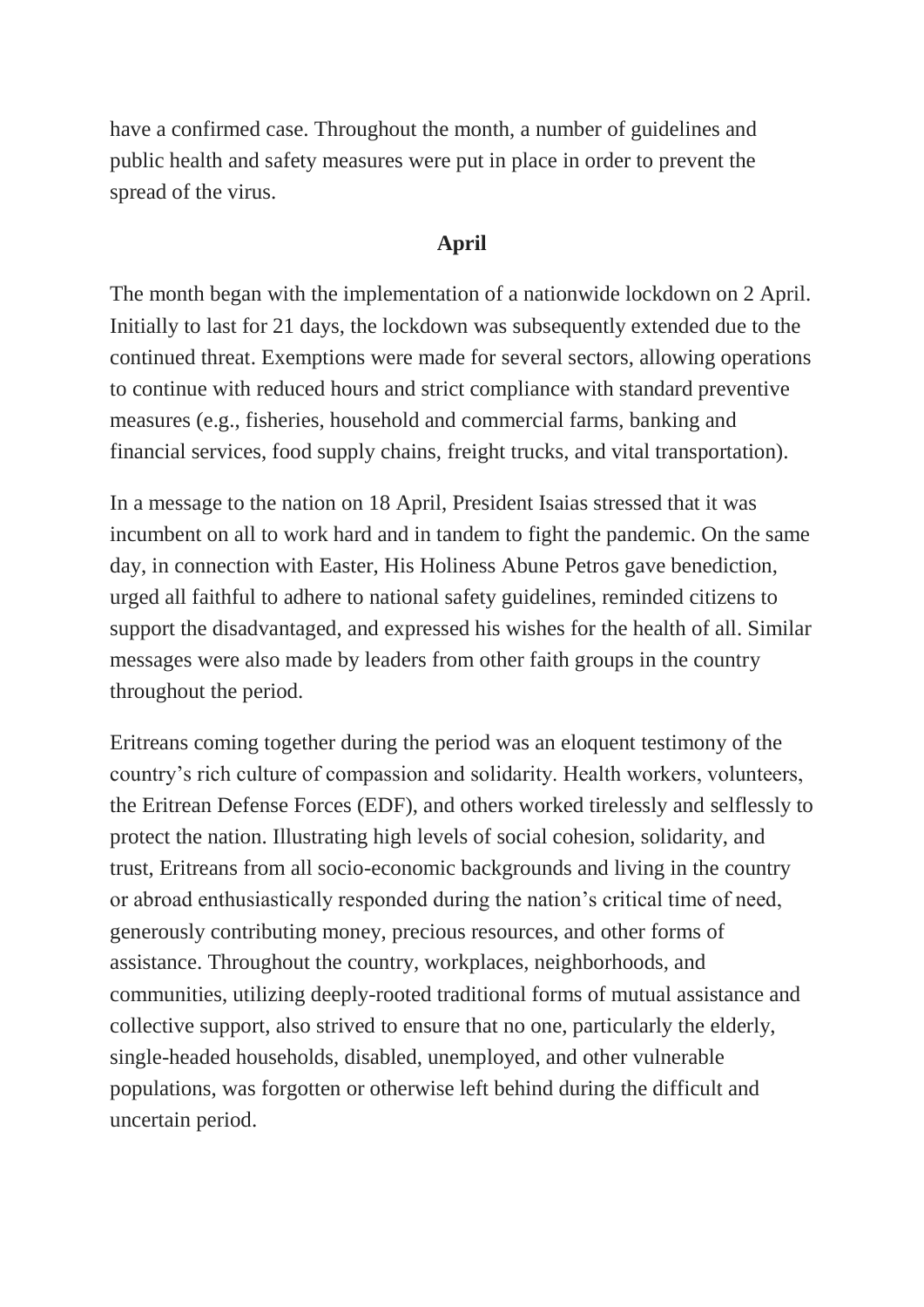While battling COVID-19, Eritrea remained active in other areas. Different regions of the country saw preventative and response activities against desert locusts, conducted by local communities, agricultural experts, and members of the EDF. Additionally, construction and preparation of several health and education facilities continued in Halhal, Asmat, and Habero sub-zones, Anseba region.



# **May**

The month began with International Workers' Day (1 May) commemorated in Asmara. Events saw 40 members of the National Confederation of Eritrean Workers (NCEW) donate blood at the National Blood Transfusion Center. Additionally, Tekeste Baire, Secretary General of the National Confederation of Eritrean Workers, released a statement that, inter alia, declared the NCEW would continue to extend financial and material support to the national efforts to contain the virus.

Days later, on 3 May, President Isaias Afwerki headed to Ethiopia for a two-day visit. During the trip, he met with Dr. Abiy Ahmed, Prime Minister of the Federal Democratic Republic of Ethiopia. The two leaders discussed bilateral ties, the fight against COVID-19, combating the regional locust infestation, and other regional matters. President Isaias was accompanied by Foreign Minister Osman Saleh and Presidential Adviser Yemane Gebreab, while Ethiopian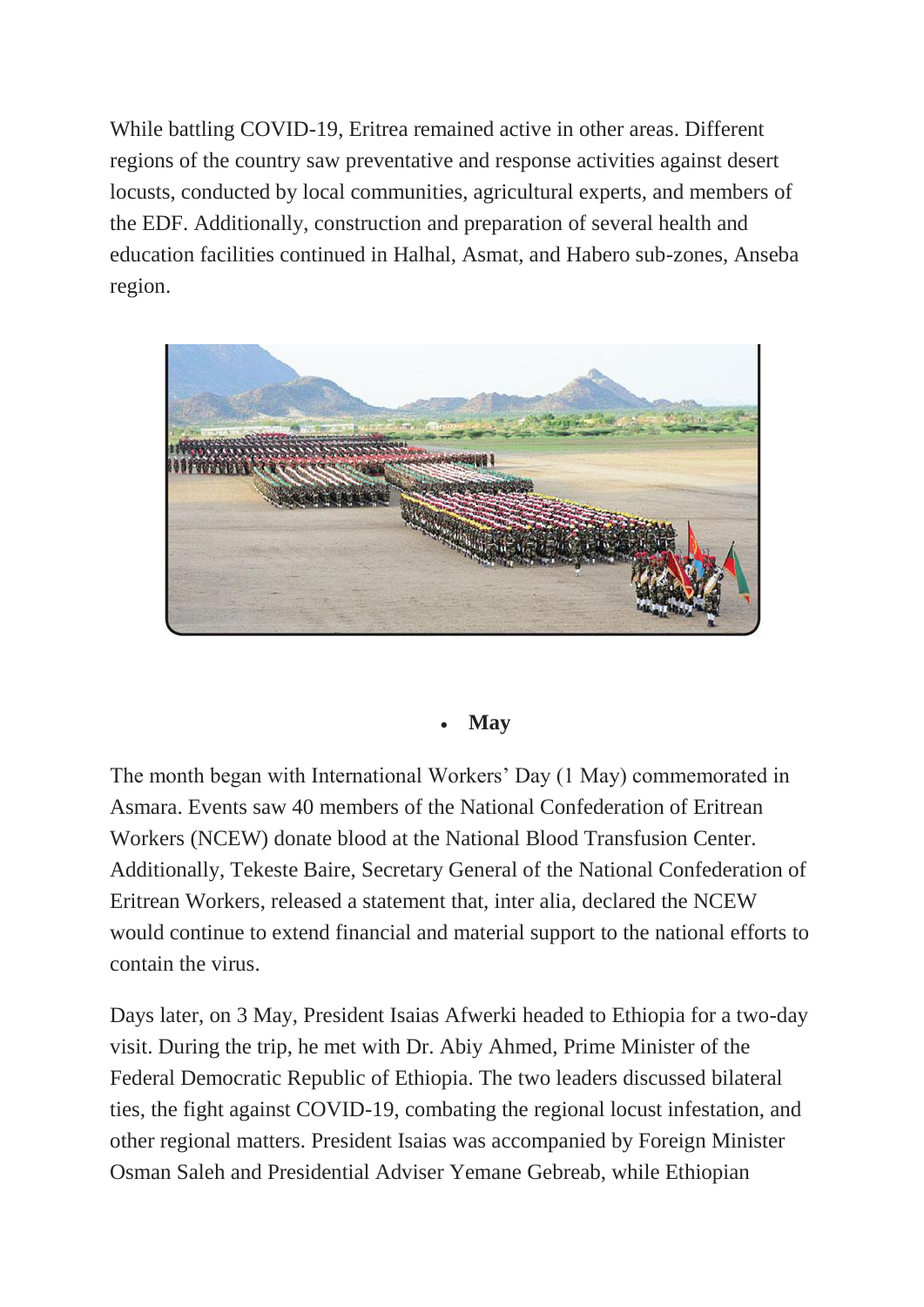officials the Eritrean delegation visited and met with during the trip included Sahlework Zewde, President of the Federal Democratic Republic of Ethiopia, former Ethiopian Prime Minister, Hailemariam Desalegn, Shimeles Abdissa, President of the Oromia Region, Gedu Andargachew, Minister of Foreign Affairs of Ethiopia, and Sileshi Bekele, Minister of Water, Irrigation, and Energy. Remaining with diplomacy, May also saw FM Osman Saleh and Presidential Adviser Yemane Gebreab head to Khartoum. There they met with President of the Sovereign Council, Lt. General Abdel-Fattah Al-Burhan, and delivered a letter from President Isaias. The Eritrean delegation also met with the First Vice President of the Sovereign Council, Mohammed Hamdan Deglo, and Prime Minister Abdalla Hamdock. Discussions focused on bilateral ties and regional cooperation.

Of course, May is special on the annual calendar because it is the month in which our beloved independence day falls. While COVID-19 meant that the usual festivities were considerably toned down, the pride and happiness of Eritreans, at home and abroad, remained strong. In Asmara, The 29th anniversary of the special day was celebrated enthusiastically at a ceremony at Cinema Roma. As well, Eritrean communities in cities around the world organized colorful, artistic programs. At a ceremony conducted in Addis Ababa, attended by staff members of the Eritrean Embassy and Permanent Representative of Eritrea at the Commission of the African Union, Ambassadors Semere Russom and Araia Desta congratulated the Eritrean people and the Eritrean Defense Forces (EDF).

Notably, in an address to the nation on 24 May, President Isaias also extended his congratulations to the Eritrean people, called on all to adhere to COVID-19 safety guidelines, and expressed his gratitude to those who were working to combat the virus and protect the nation. Notably, leaders of dozens of countries sent messages of congratulations to the people and Government of Eritrea.

On the COVID-19 front, on 15 May, the Ministry of Health announced that all 39 confirmed cases in the country had recovered fully. Two days later, Eritrea launched a random and extensive testing program to comprehensively gauge the spread of COVID-19. The first phase focused on parts of Asmara, towns and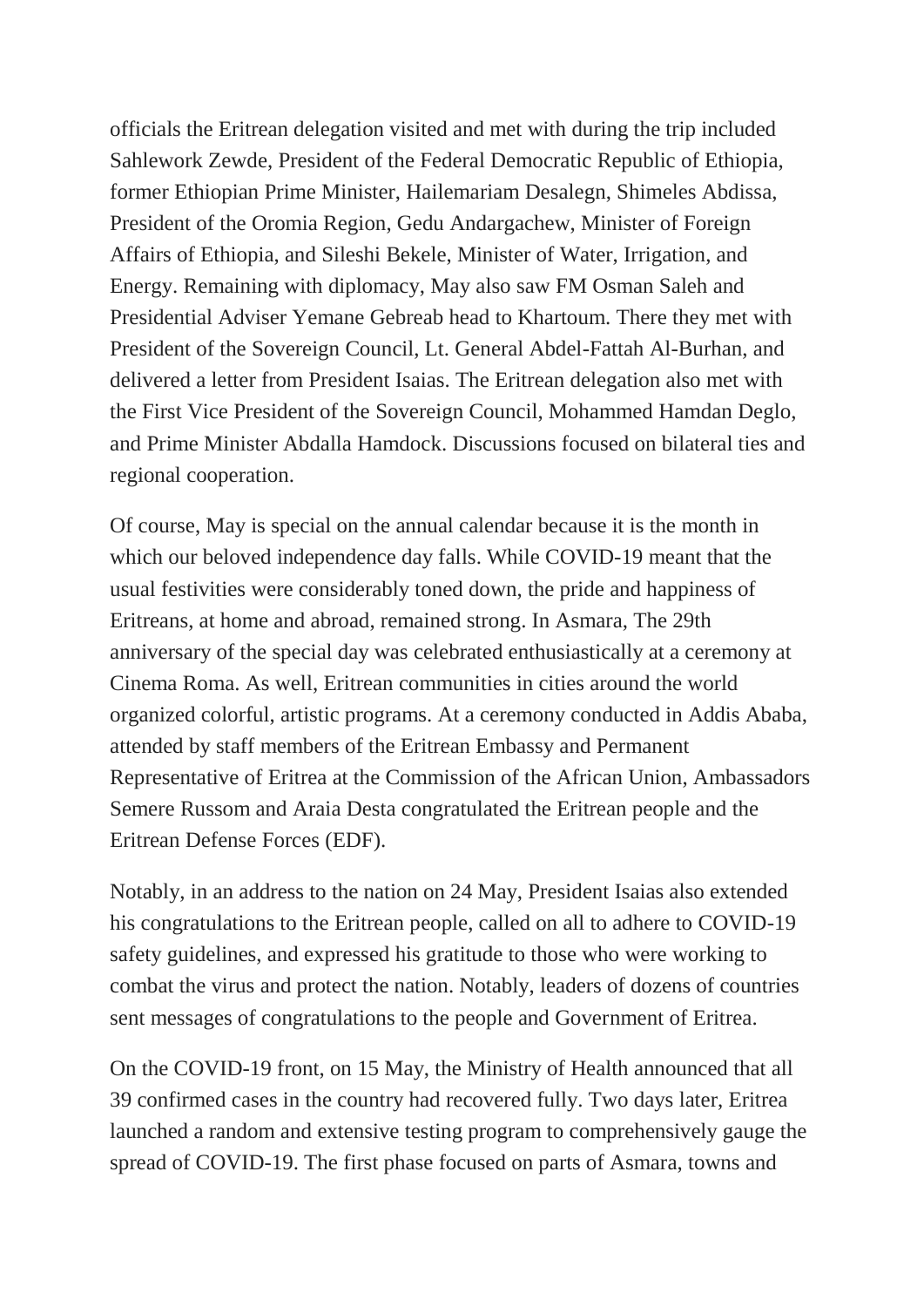villages in border areas, as well as front-line employees in the Ministry of Health and other relevant institutions.

While COVID-19 was understandably the key focus, development-related activities continued. The National Agricultural Research Institute announced that preliminary trials to introduce liquid fertilizer for farming produced positive results. Further trials were begun with the long-term aim of distributing liquid fertilizers to local farmers. As well, in the Ribda and Alet administrative areas of Forto Sawa sub-zone, it was announced that the construction of two new elementary schools was nearing completion. The new schools will help improve enrolment and attendance in the region, particularly for the rural and nomadic populations.

#### **June**

On 2 June, Eritrea completed the first phase of extensive random testing. Final results showed that one single person tested positive for COVID-19. Subsequently, all immediate and indirect contacts of the patient were promptly traced and quarantined. While results were highly encouraging, citizens were urged to maintain the commendable commitment and adherence to the safety guidelines in order to ensure continued success. As well, schools were partially reopened, while other restrictions were eased slightly.

The month of June sees several important international days related to development and the environment . These are, of course, two areas of critical importance for Eritrea. Accordingly, on 5 June, the Ministry of Land, Water and Environment called for reinforced water, soil and environmental conservation. As well, on 17 June, the World Day to Combat Desertification and Drought, the Ministry of Agriculture called for promoting community-based agricultural activities in order to improve productivity.

Several important development-related events also took place. In Maret administrative area, Nakfa sub-zone, a new dam with 70,000 cubic meter capacity and cost of 3 million Nakfa had progressed to about 25% completion. Meanwhile, the Ministry of Agriculture continued preparations to modernize and expand honey production and marketization as part of the Minimum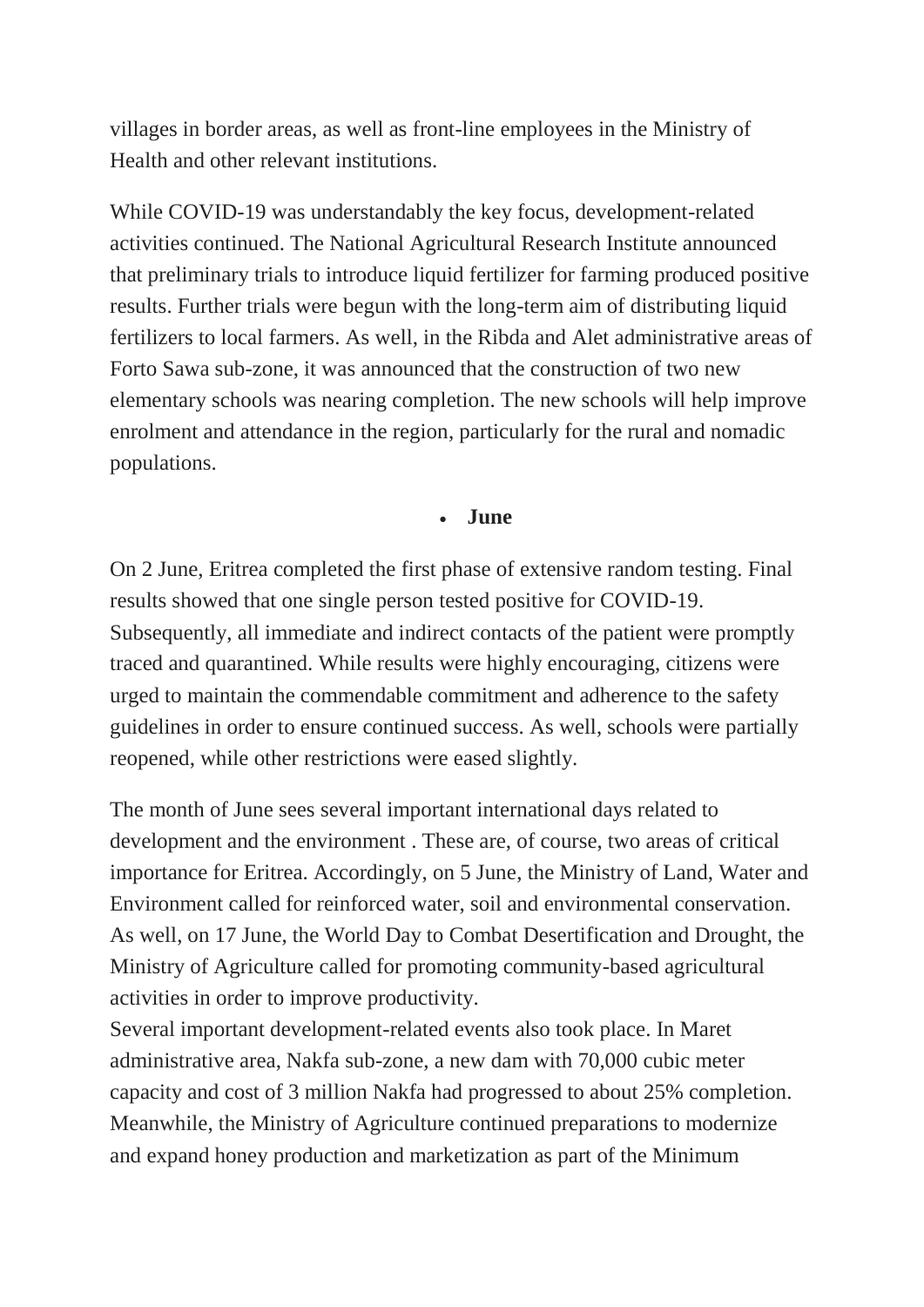Integrated Household Agricultural Package. Other activities included: residents of Foro sub-zone and Dubarwa sub-zone conducting water and soil conservation popular campaigns, and residents of Nakfa helping to lay 8-km of water pipelines and construct two water reservoirs.

Eritrea also continued to battle desert locusts. Intensive surveillance and control measures were undertaken to deal with threats in winter breeding areas and from invasion from neighboring countries. The response involved officials from various ministries, local administrative and community leaders, citizens, and members of the EDF.



June featured a number of diplomatic activities. On 11 June, Elsa Haile, Director of International Organizations at Eritrea's Ministry of Foreign Affairs, delivered a statement at the virtual Meeting of National Focal Points of LDCs in Africa. Her comments outlined Eritrea's response to COVID-19 and expressed solidarity in the global fight against the virus. Weeks later, on 25 June, President Isaias conducted a three-day visit to Sudan. There, he held extensive discussions with General Abdel Fatah Al Burhan, Prime Minister Abdullah Hamdok, and Lt. General Mohammed Hamdan Dagalo, on strengthening bilateral relations and regional issues. During the visit, President Isaias was accompanied by FM Osman Saleh, Yemane Gebreab, Presidential Adviser, and Ibrahim Idris, Charge d'Affairs at the Eritrean Embassy in Sudan. Also in late June, the executive committees of Eritrean national and community organizations in 15 cities in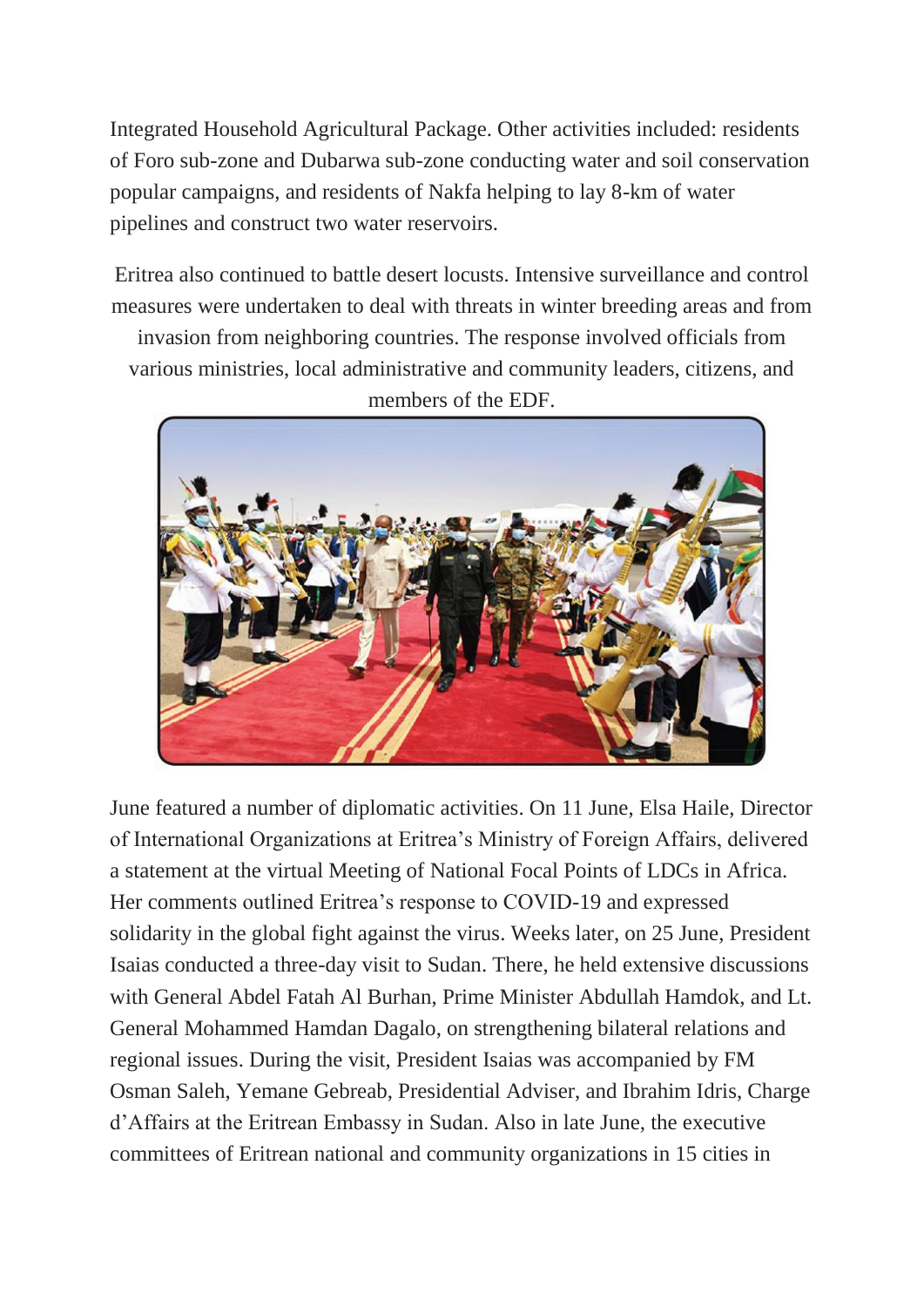Italy, including PFDJ, YPFDJ, and the National Union of Eritrean Women, conducted a virtual meeting. During the meeting, in which Dr. Fesehatsion Petros, Eritrean Ambassador to Italy, and Ghirmai Habtemicael, Head of Public and Community Affairs took part, extensive discussions were conducted on organizational progress and challenges.

One of the most important days on the Eritrean calendar  $-20$  June – was commemorated across the country and by Eritreans around the world. On 19 June, Eritreans held a candlelight vigil, while early the following morning, President Isaias laid a wreath at the Patriots Cemetery in Asmara in tribute of those who fell to bring independence and safeguard sovereignty. Similar events were held at other cemeteries across the country, and at midday a national minute of silence was observed.

# **July**

The first week of July saw President Isaias head to Egypt for a three-day working visit. During the trip from 5-7 July, he held meetings with President Abdel Fatah Al Sisi and other Egyptian officials on bilateral and regional issues of interest to the two countries. President Isaias was accompanied by FM Osman Saleh, Presidential Adviser Yemane Gebreab, and Ambassador Fasil Gebreselasie.

Less than two weeks later, on 18 July, Dr. Abiy Ahmed, Prime Minister of the Federal Democratic Republic of Ethiopia, arrived in Asmara. During his twoday visit, in which he was accompanied by Ambassador Redwan Hussein and Speaker of Parliament, Tagesse Chaffo, the PM met with President Isaias to discuss strengthening bilateral and cooperation. Dr. Abiy also toured various development projects in Eritrea and observed rehearsals for the graduation parade of the 33rd Round of the National Service.Shortly after, on 20 July, an Eritrean military delegation headed by General Philipos Woldeyohannes, Chief of Staff of the Eritrean Defense Forces, delivered a message from President Isaias to General Abdul Fattah Al Burhan, President of the Sudanese Sovereign Council. General Abdul Fattah said the visit of the delegation reflected the strong relations between the two countries and thanked Eritrea for its support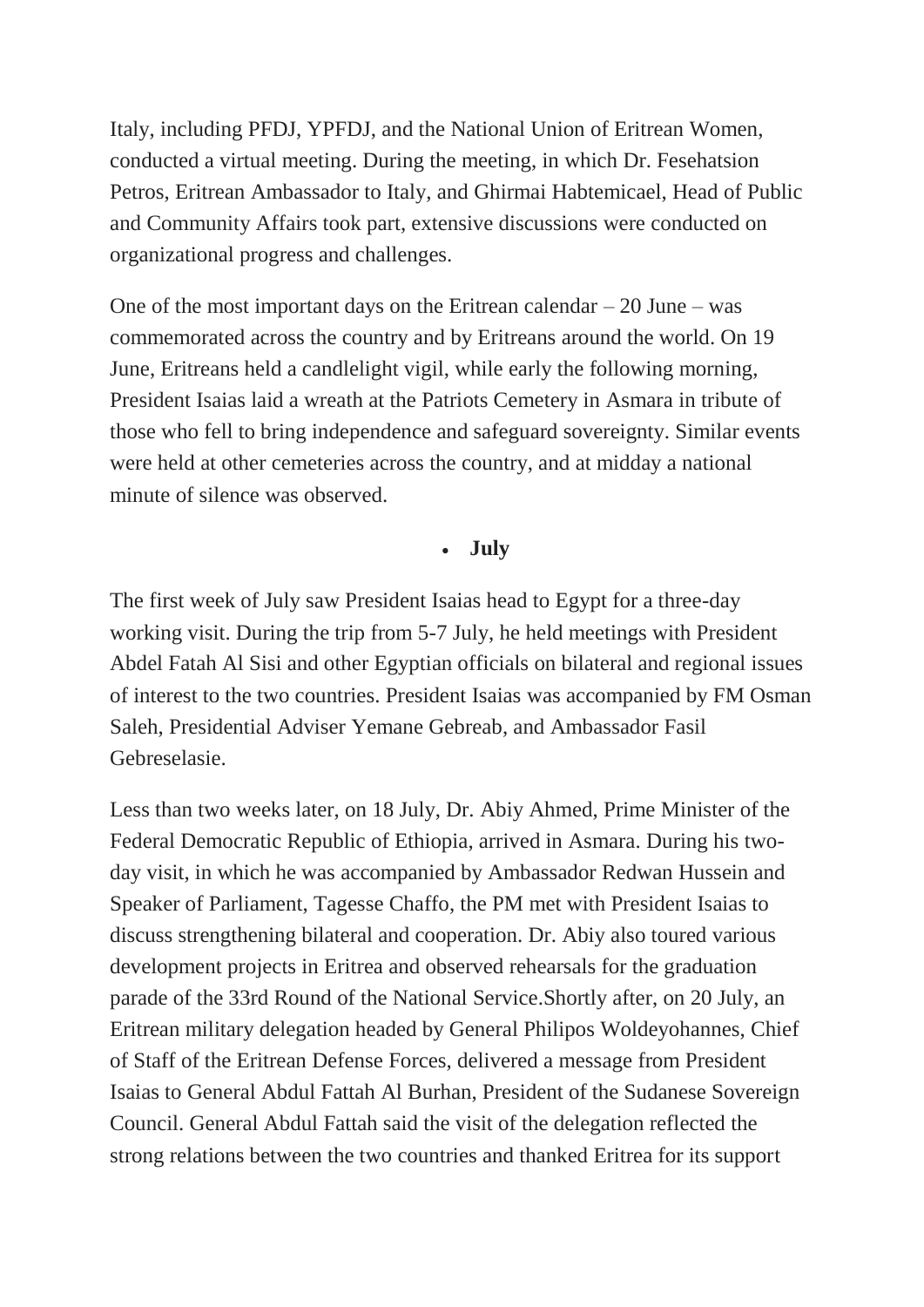during Sudan's challenging transition period. The following day, the Eritrean delegation met and held talks with First Deputy Chairman of the Sovereign Council of Sudan, Lt. General Mohamed Hamdan Dagalo on enhancement of bilateral cooperation in defense and security issues.

In terms of development, on 15-16 July, Amina Nurhusein, Minister of Health, accompanied by the Governor of the Northern Red Sea region, Asmeret Abraha, conducted a tour of inspection of health facilities in the towns of Kelhamet and Afabet, Afabet sub-zone. The two officials held discussions with local health officials and administrators. As well, in response to continued threats posed by desert locusts, on 14 July workshops were organized for members of the Ministry of Agriculture and the EDF in Mendefera, while in Anseba, water and soil conservation activities were conducted by residents and EDF members. Meanwhile, in Asmara, members of the first round of national service, the Bulletin Committee of CBSS in Adi Keih, and members of the National Union of Eritrean Women gathered to donate blood at the National Blood Bank. Throughout the month, residents of Habero sub-zone, in cooperation with the EDF, worked to renovated roads damaged by flooding.

Finally, on 31 July, Eid Al Adha (1441 Hijiri Year) was celebrated. Sheik Salem Ibrahim Almukhtar, Mufti in Eritrea and Secretary General of the Higher Assembly of Eritrean Iftae and Islamic Affairs, wished a Happy Eid Al Adha to all and called people to follow guidelines related to COVID-19.

#### **August**

One of the most important days this past year took place on 15 August, when the ceremonies for the graduation of the 33rd Round of National Service and the 11th commencement of the Vocational Training Center took place. Held in Sawa, the celebrations were attended by President Isaias, various high-level officials, and military commanders. In his address to graduates, President Isaias commended the efforts of students during a particularly challenging year.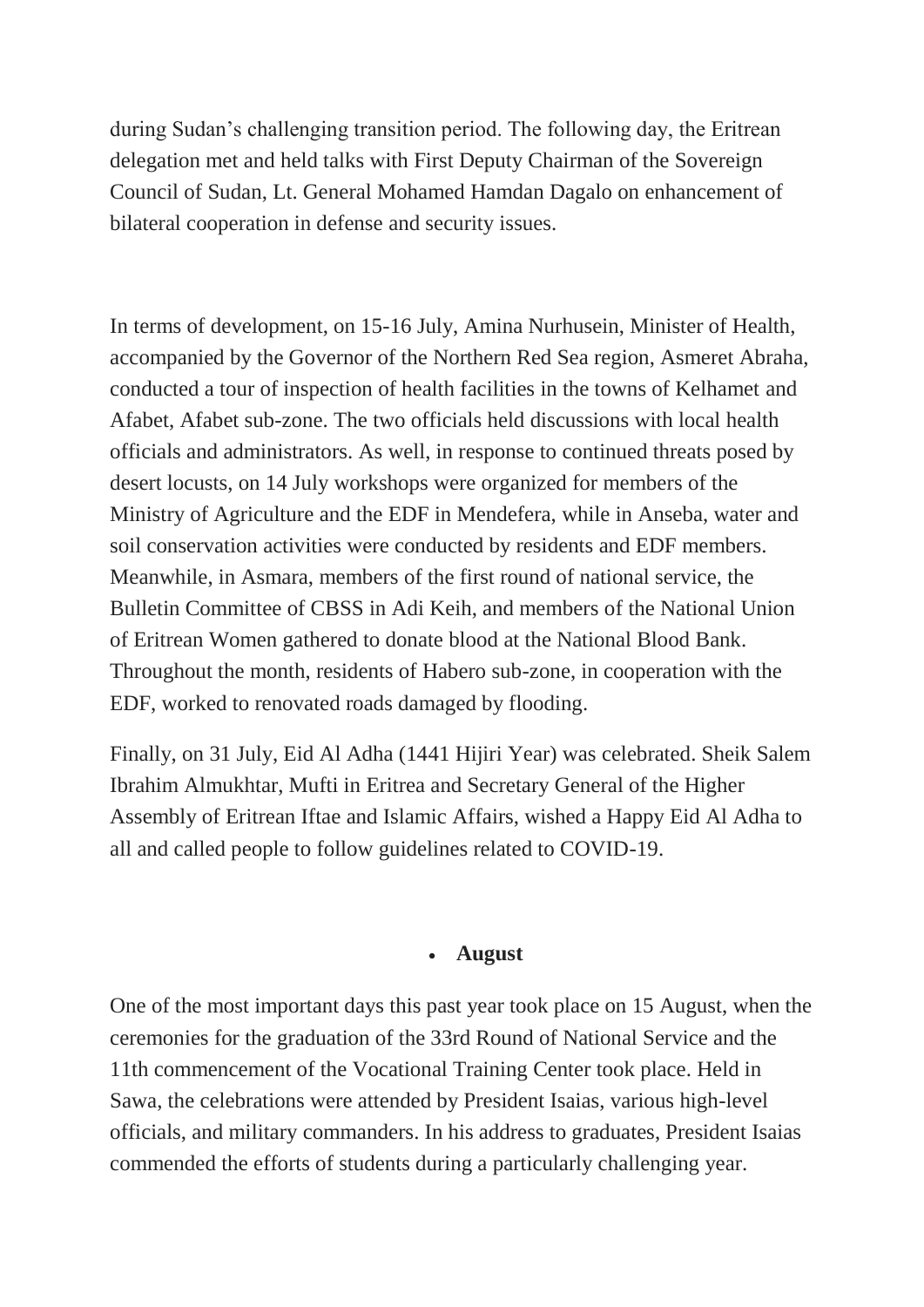Meanwhile, the development-related activities during the month included: the residents of Segeneity and Emni-Haili sub-zones, Southern region conducting community-based environmental sanitation activities; residents of Adi-Keih subzone, Southern region, and Gala- Nefhi, Central region engaged in a community campaign to renovate roads; the villages of Misgad and Adi- Bakokay, Central region renovating roads damaged due to flooding; and the inauguration of two micro-dams in the sub-zones of Gala-Nefhi and Serejeka. Last, in connection with International Youth Day, on 11 and 12 August students from the National Union of Eritrean Youth and Students conducted a blood drive to donate to the National Voluntary Blood Donors Association.

Significantly, the battles against COVID-19 and desert locusts continued apace. Regarding COVID-19, despite the arrival of many people at various land and sea borders, infections were contained, while communities and the EDF worked together to minimize destruction caused by desert locusts.

Finally, Eritrean communities around the world conducted festivals. While events and festivities were modified and toned down due to the COVID-19 global pandemic, Eritreans were still able to showcase their deep passion for and commitment to their country.

# *September*

Meskerem, the 9th month, began with Eritreans around the world observing the 59th anniversary of the beginning of Eritrea's armed struggle for independence. In Asmara, events at Cinema Roma included cultural programs, musical performances, drama programs, and poetry reading highlighting the unity and resilience of the Eritrean people.

Days later, on 7 September, the President of Sudan's Sovereign Council, Lt. Gen. Abdul Fattah al-Burhan, arrived in Asmara for a one-day working visit. During his stay, he held discussions with President Isaias about the progress of bilateral ties, and the two leaders agreed to intensify efforts to bolster regional peace. Osman Saleh, Eritrea's Minister of Foreign Affairs, and Yemane Gebreab, the Presidential Adviser, also attended the discussions.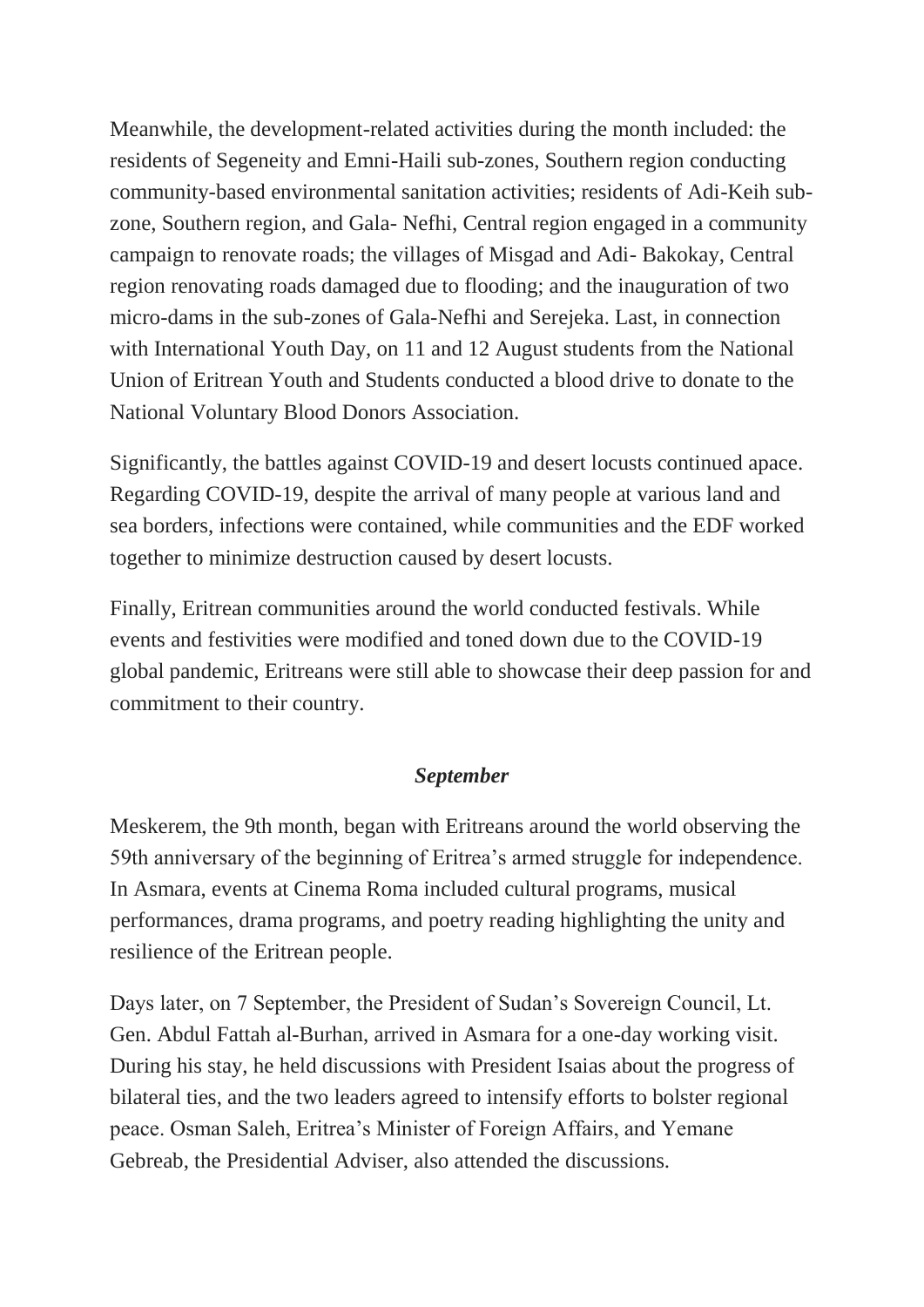Other diplomatic activities included Eritrea's participation at the annual United Nations General Assembly (UNGA). During the 75th session of the UNGA, FM Osman Saleh delivered a message on behalf of President Isaias covering a number of topics, including COVID-19, cooperation, and peace. As well, on 30 September, Tesfai Ghebreselassie, Eritrea's Minister of Land, Water and Environment, delivered a statement at the biodiversity summit. His comments included a call for greater global cooperation.



Regarding development, as part of the effort to expand educational opportunities and eradicate illiteracy, it was announced that eight elementary schools in Sel'a sub-zone, Gash Barka region, were under construction. Additionally, the Governor of Anseba region, Ambassador Abdela Musa, conducted a tour of inspection at the 'Sutur' dairy cattle breeding project in Hamelmalo sub-zone. Other events included: residents of Habero sub-zone conducting soil and water conservation activities; renovation of roads in Mai-Mine sub-zone, Southern region; extensive soil and water conservation campaigns aimed at redressing the environment issues and increasing agricultural productivity in the Northern Red Sea Region; the installation of audio-visual equipment and digital libraries in middle and high schools; and the continued development of a new dam in the Mihdaf administrative area, Afabet sub-zone. As well, on 28 September, the Ministry of Agriculture organized a workshop in connection with World Rabies Day.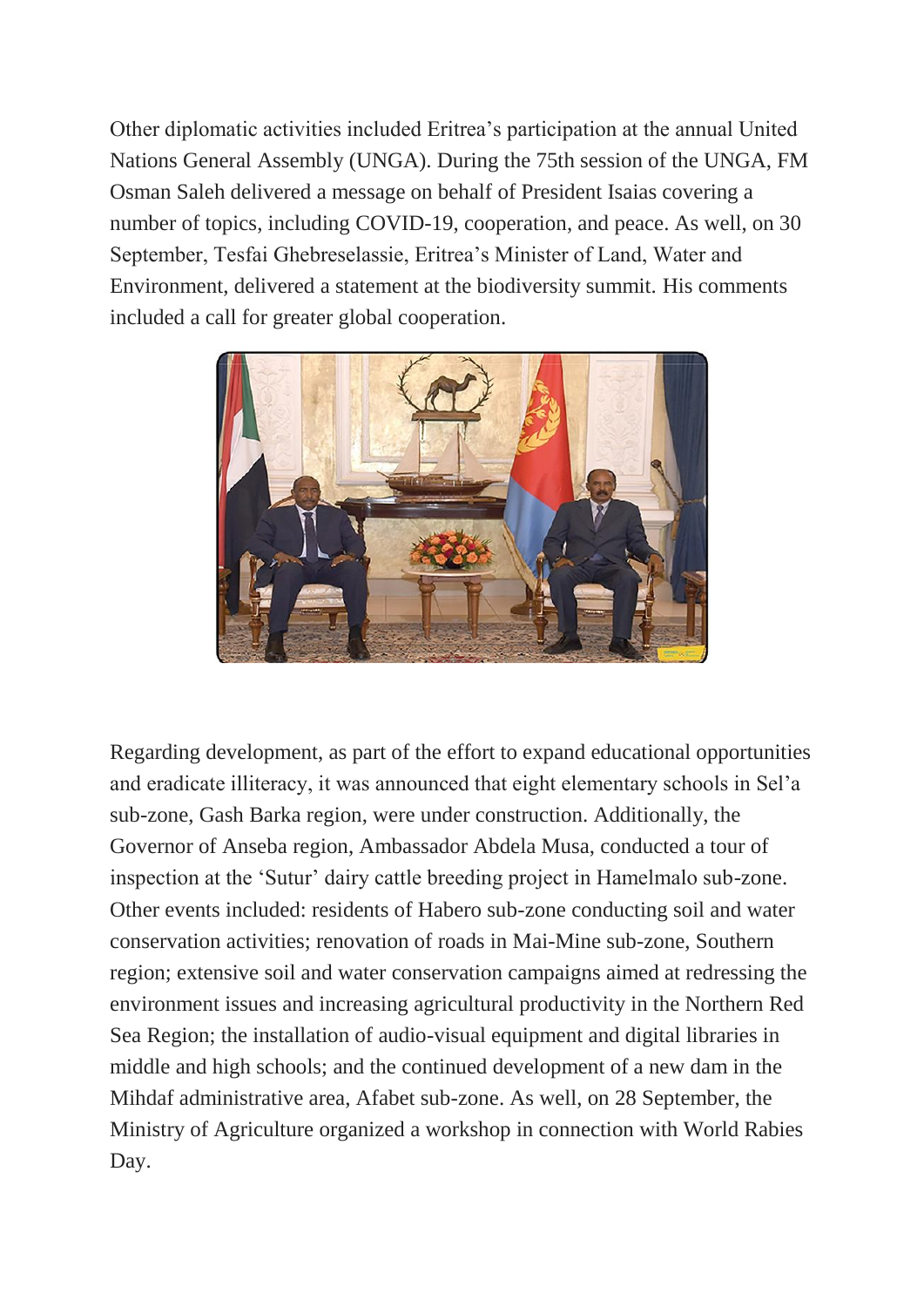September also saw continued efforts to combat the threat of desert locusts. Surveillance demonstrated that locusts had spread to different parts of the country. The response included communities, local and regional officials, members of the Ministry of Agriculture, and the EDF. On 4 September, the Minister of Agriculture, Arefaine Berhe, commended the public and the EDF for their efforts.

Notably, His Holiness Abune Petros, Plenipotentiary at the Office of the Patriarch of the Eritrean Orthodox Tewahdo Church, gave benediction on the occasion of Kudus Yohanes. In a public message, Abune Petros extended warm wishes to all, especially health workers and those safeguarding the nation's sovereignty. Later, on 27 September, Meskel, which commemorates the Finding of the True Cross, was celebrated at St. Mary's Church. The event was conducted in accordance with COVID-19 guidelines and restrictions.

Among the highlights of the month were graduation ceremonies held in different parts of the country. On 14 September, Barentu School of Assistant Nurses held its 10th graduation commencement ceremony, with 100 students graduating. Days later, on 17 September, the Gindae School of Assistant Nurses held its 8th commencement, with 93 students graduating. Finally, on 19 September, 117 students graduated from Mendefera School of Assistant Nurses.

# *October*

The month of October featured important diplomatic activities. On 4 October, the President of the Federal Republic of Somalia, Mohammed Abdullahi Mohammed, arrived in Asmara for a two-day working visit. During the visit, President Mohammed and President Isaias held talks at State House focusing on bolstering mutual ties and increasing efforts for regional integration on the basis of the Tri-Partite Agreement signed between Eritrea, Ethiopia, and Somalia.

Less than two weeks later, from 13-15 October, President Isaias, accompanied by FM Osman Saleh, and Presidential Adviser Yemane Ghebreab visited Ethiopia. There, the delegation, which was joined by the Eritrean Ambassador to Ethiopia, Semere Russom, visited the Grand Ethiopian Renaissance Dam (GERD), various development projects, and the headquarters of the Ethiopian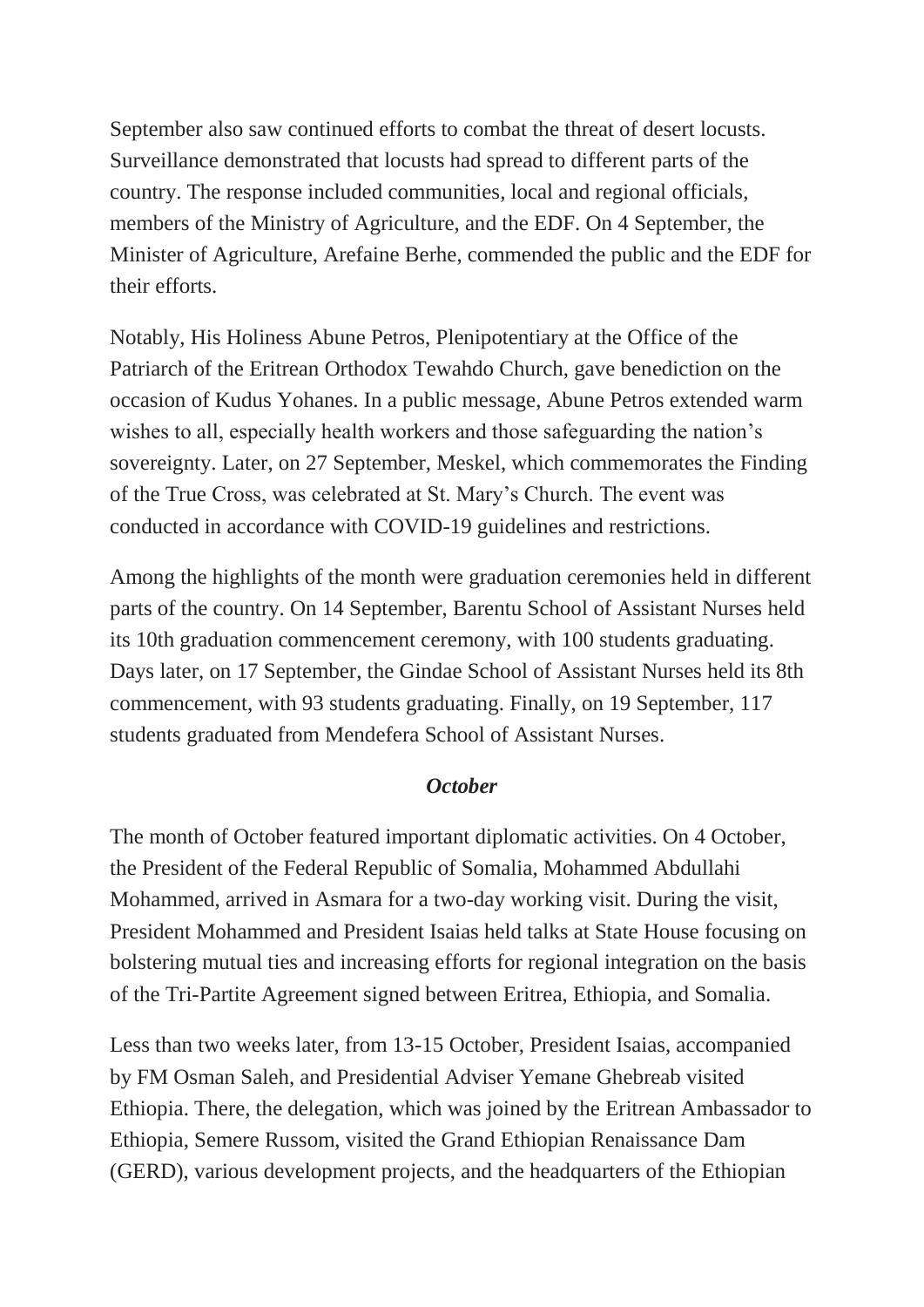Air Force in Bishoftu. During the visit, Ethiopian and Eritrean leaders engaged in discussions on bilateral ties and the consolidation of regional cooperation.

Also, on 13-14 October, an Eritrean delegation led by Biniam Berhe, Charge d'Affaires in the Mission to the African Union (AU) and Economic Commission of Africa (ECA), participated at the 37th Meeting of the AU Council of Ministers. At the meeting, conducted virtually, the Eritrean delegation delivered a message outlining the country's position on a number of issues.

Notably, the nearly month-long cultural competition organized by the EDF concluded on 10 October. At the awards ceremony, attended by General Filipos Weldeyohannes, Chief of Staff of the EDF, and Ambassador Zemede Tekle, Commissioner of Culture and Sports, various prizes were handed out to individuals and cultural groups in different categories.

Food security is a fundamental concern in Eritrea. During the commemoration of World Food Day, on 16 October, a statement from the Ministry of Agriculture outlined how the Minimum Integrated Household Agricultural Package aims to meet food and nutrition security. Such initiatives have been vital during the global COVID-19 pandemic.

Sticking with development-related matters, efforts continued to be taken to enhance the quality of service of Barentu Regional Referral Hospital, including through upgrading equipment, while community programs, such as soil and water conservation activities, road repair, and water diversion schemes, were ongoing in Anseba Region. Importantly, with locusts active in many parts of the country, Eritrea continued to take measures to ensure that damage was minimal.

As with the preceding month, October saw several graduation ceremonies. On 17 October, the College of Business and Social, located in Adi-Keih, held a virtual graduation ceremony. The 13th commencement saw 620 students graduate. Then, on 22 October, Eritrea's Institute of Technology, Mai Nefhi College of Science held its commencement ceremony, with 352 students graduating. The following day, on 23 October, the College of Engineering and Technology, held its 13th graduation ceremony. On 24 October, Hamelmalo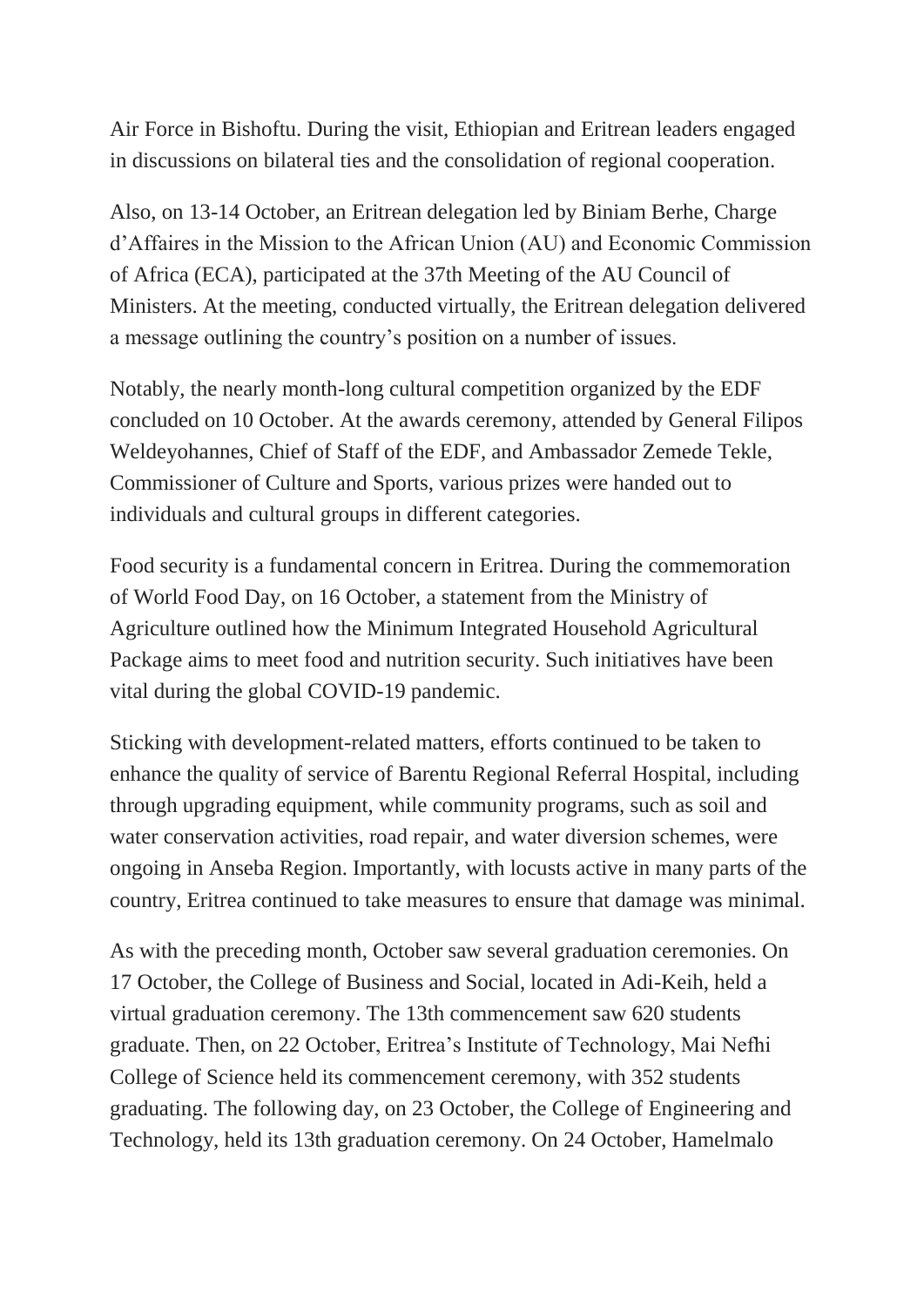College of Agriculture had 422 students graduate, while on 25 October, 519 students graduated from the Asmara College of Education.

Finally, October concluded with the celebration of Mewlid al-Nebi on 29 October. Celebrations at Asmara's Grand Mosque Al- Khulafae Al- Rashidin, were conducted virtually and broadcast on Eri-TV, Dimtsi Hafash, Radio Numa, and Radio Zara. Mohammed-Seid Beshir, Chairman of the Awkaf in Asmara, discussed the historical background of the celebration, while Mufti Sheikh Salim Ibrahim wished a happy Mewlid to all and urged patience and resilience in the battle to control COVID-19.

# *November*

As with the rest of the year, November witnessed many development-related activities. These included: soil and water conservation campaigns in South Denkalia sub-zone and Asheti and Sosona administrative areas, Barentu subzone; planting of trees in Shelab administrative area, Akordot sub-zone, and Foro sub-zone; seminars on agricultural productivity, use of pesticides, and animal health for locals in the Northern Red Sea region; workshops in the Southern Red Sea region on seed standardization; and efforts to increase provision of social services in Dahlak sub-zone. Additionally, efforts continued to be taken to control the spread of locusts, while in Mendefera and Barentu, citizens conducted voluntary blood donation drives.

Furthermore, the Ministry of Agriculture conducted a nationwide livestock vaccination program aimed at ensuring animal health. In total, about 1.5 million animals were vaccinated against various diseases. In Assab, it was reported that efforts were ongoing to upgrade equipment at the Assab Hospital. Reports also revealed that during the past several years, the number of medical doctors and healthcare workers had significantly increased, helping improve health service in the region. Finally, in Asmara, the Office of the Auditor General, in conjunction with the Eritrean Center for Organizational Excellence, conducted a workshop for civil servants and internal auditors from 9-20 November. The workshop, attended by 55 participants, focused on developing skills, improving efficiency and effectiveness, and preparing a five-year national strategic plan.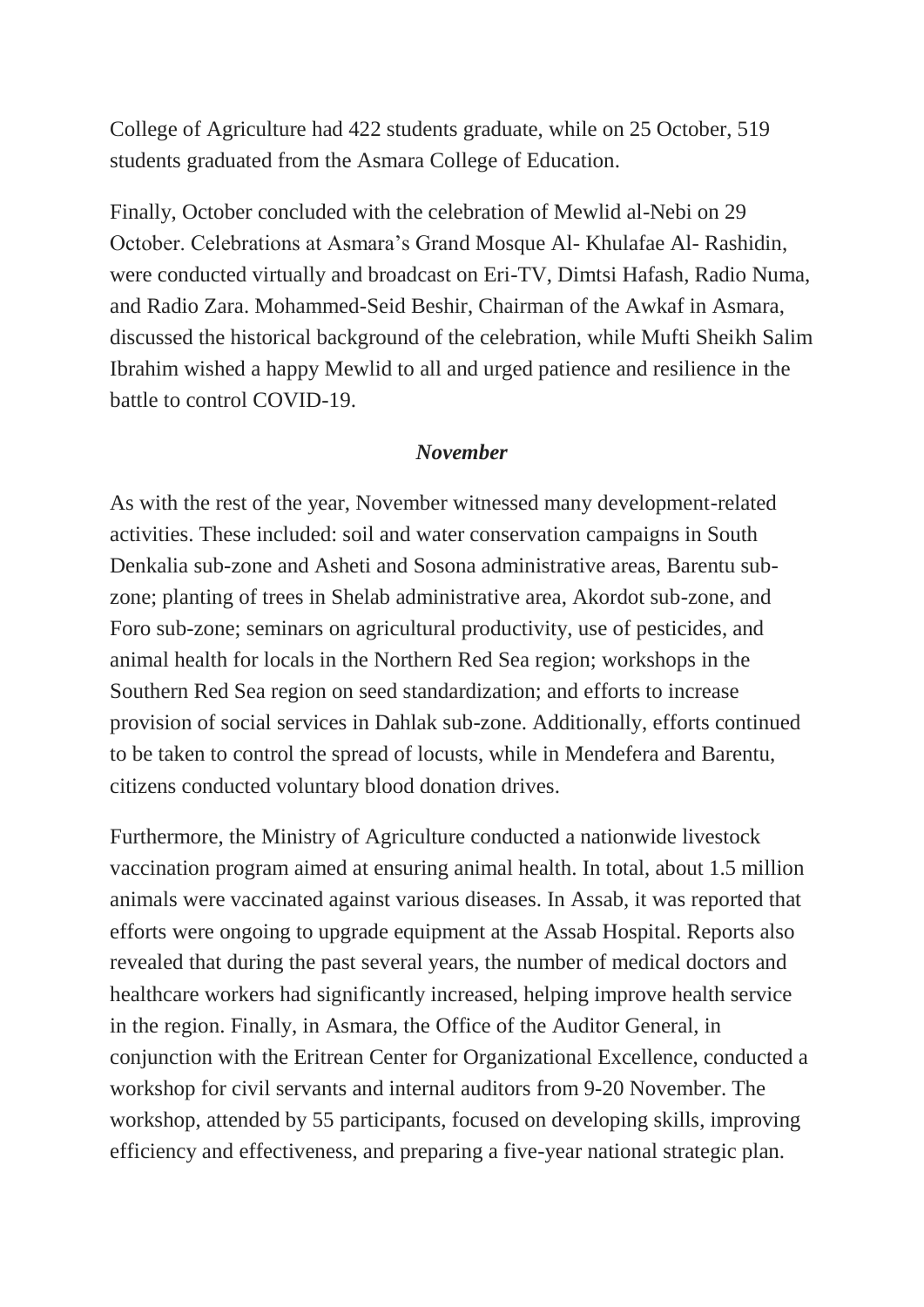Meanwhile, diplomatically, on 11 November, Eritrean FM Osman Saleh and Presidential Adviser Yemane Gebreab met with President of the Sovereign Council, Lt. Gen. Abdul Fatah al-Burhan, and Prime Minister Abdullah Hamdok in Khartoum. The two sides discussed bilateral relations, as well as events in the region, particularly Ethiopia. The Eritrean delegation also delivered a message from President Isaias. Similarly, the following week, on 18 November, FM Osman Saleh and Presidential Adviser Yemane Gebreab met the Foreign Minister of Egypt, Sameh Shoukri, in Cairo. Discussions focused on bilateral and regional issues.

Also in November, the Intergovernmental Committee of Senior Officials and Experts held its 24th meeting. The meeting, conducted on 24-25 November, was attended by fourteen East African states. Participants gathered under the theme, "Economic and Social impacts of the Covid-19 Crisis on Eastern Africa: Strategies for Building- Back-Better". In his opening speech, Eritrean FM Osman Saleh thanked the ECA for organizing the meeting and commended countries for tackling various challenges. In addition, Ambassador Tesfamichael Gherahtu shared Eritrea's experiences during the pandemic.

Finally, PFDJ and NUEW branches abroad conducted meetings. The PFDJ branch in Germany had meetings via virtual format from 24 October to 14 November. Those participating in the meeting included Yohannes Weldu, Charge d'Affairs of the Eritrean Embassy in Germany, Head of the Public and Community Affairs, Kahsai Tewelde, and Head of Public Diplomacy and Media, Teklu Lebasi, along with numerous members. Similarly, NUEW branches in Italy conducted an annual assessment meeting and laid out plans for 2021 in relation to the unfolding era. Heads of the NUEW branches in the Italian cities of Genoa, Milan, Brescia, Parma, Bologna, Pisa, Pistoia, Rome, Napoli, Teramo, Pescara, Catania, and Florence participated at the virtual meeting conducted on 15 November.

# *December*

The final month of 2020 began with the commemoration of World Aids Day on 1 December. In a public message, Ms. Nigisti Tesfamichael, Head of the HIV/AIDS and STDs Prevention Unit at the Ministry of Health, shared that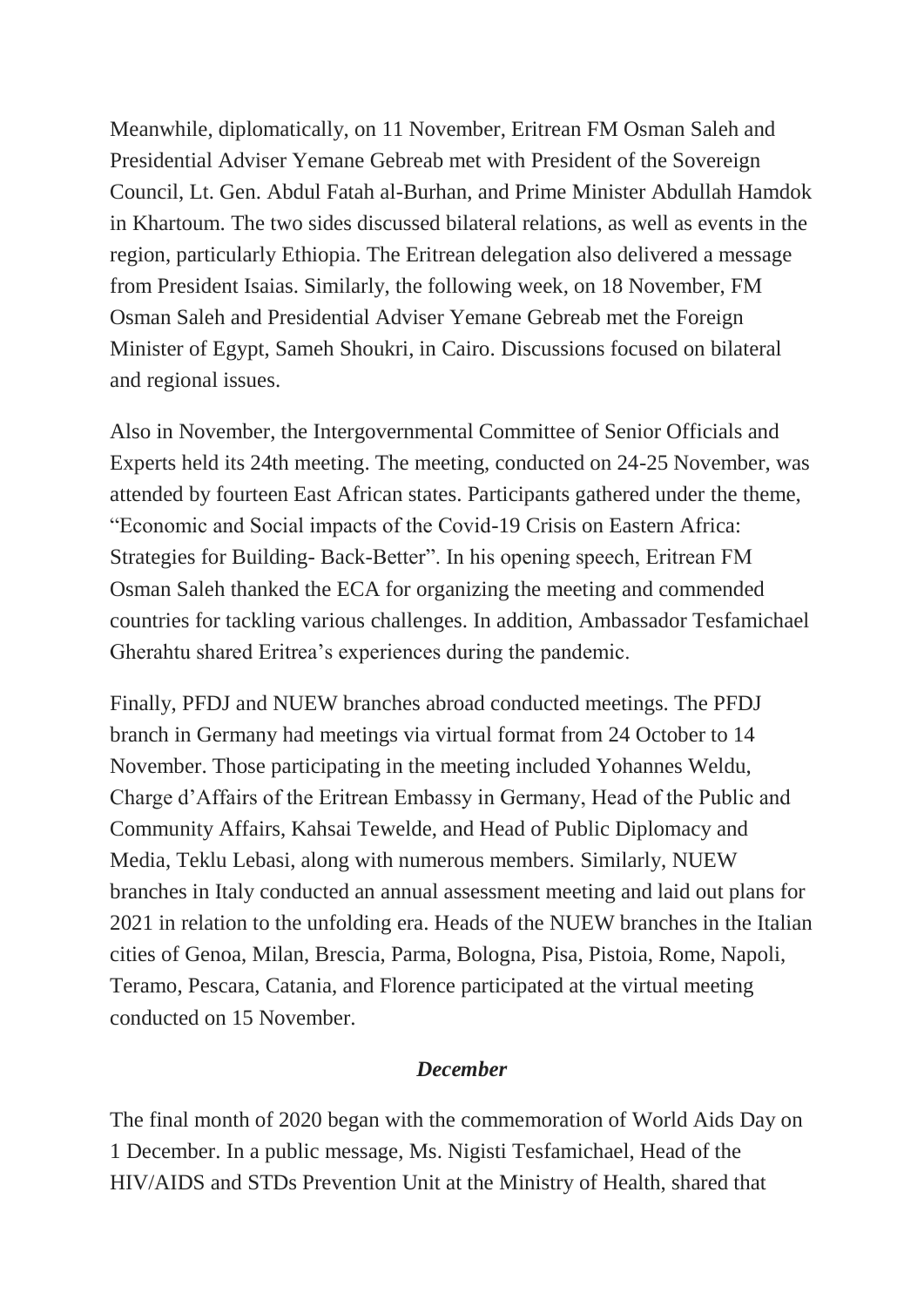Eritrea has made considerable progress in the fight against HIV/AIDS. Also on 1 December, the nation marked the 50th anniversary of the Ona and Besekdira Massacres. Commemoration events, which included laying wreaths, were attended by Ambassador Abdela Musa, Governor of Anseba Region, other government officials, village elders, and survivors.

Regarding development, the EDF was deployed to Tesennei sub-zone to support local communities in crop harvesting activities. As well, in Assab, initiatives were continued to expand water supply projects**,** while in Haikota sub-zone, tree planting activities were carried out to redress environmental damage. Additionally, in Gash Barka, the Ministry of Agriculture organized a seminar on the environmental impact of agricultural projects, while in Gelalo sub-zone, a seminar was held on health and traditional medicines. Finally, the National Agriculture Research Center in Sheib sub-zone completed a multi-year research project identifying select crop seeds.

Among the most exciting moments of the month was the graduation ceremony held at Orotta College of Medicine and Health Sciences in Asmara on 19 December. In total, 471 students graduated in various fields, including general medicine, dentistry, ophthalmology, pharmacy, public health, and nursing, among others.

Although Eritrea's response to COVID-19 had been generally successful and effective throughout the year, there was an increase in positive cases late in the month. As a result, the High Level Task Force on COVID-19 issued further guidelines in order to curtail the spread of the virus and to guarantee the safety of citizens.

December featured a number of diplomatic and political activities. During the first week of December, an Eritrean delegation, led by Ambassador Araia Desta, then Eritrea's Permanent Representative to the African Union and UN Economic Commission for Africa, participated in the 21st AU Executive Ministerial Council meeting and two extraordinary sessions of the AU Assembly. Then, on 8 December, FM Osman Saleh and Presidential Adviser Yemane Ghebreab met with Sudan's President of the Sovereign Council, Lt. Gen. Abdul Fattah Al-Burhan in Khartoum. They delivered a message from President Isaias.